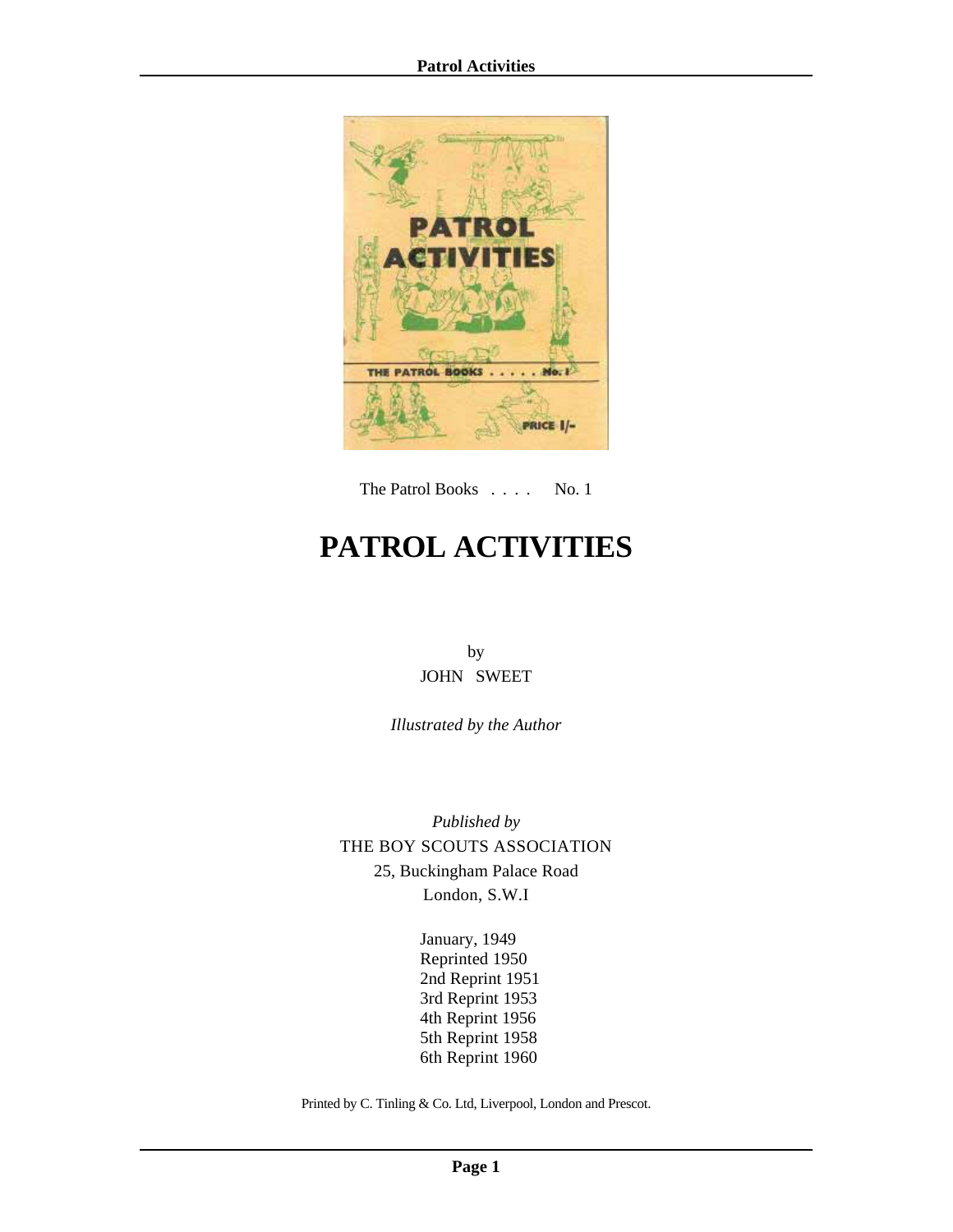Downloaded from: "The Dump" at Scoutscan.com http://www.thedump.scoutscan.com/

Thanks to Dennis Trimble for providing this booklet.



Editor's Note:

 The reader is reminded that these texts have been written a long time ago. Consequently, they may use some terms or express sentiments which were current at the time, regardless of what we may think of them at the beginning of the 21<sup>st</sup> century. For reasons of historical accuracy they have been preserved in their original form.

If you find them offensive, we ask you to please delete this file from your system.

This and other traditional Scouting texts may be downloaded from The Dump.

# **CONTENTS**

**CHAPTER** 

- 1. ["HATCHING THE PLOT"](#page-2-0)
- 2. [RINGING THE CHANGES](#page-4-0)
- 3. [FOLLOW ON!](#page-9-0)
- 4. [PUTTING IT OVER](#page-13-0)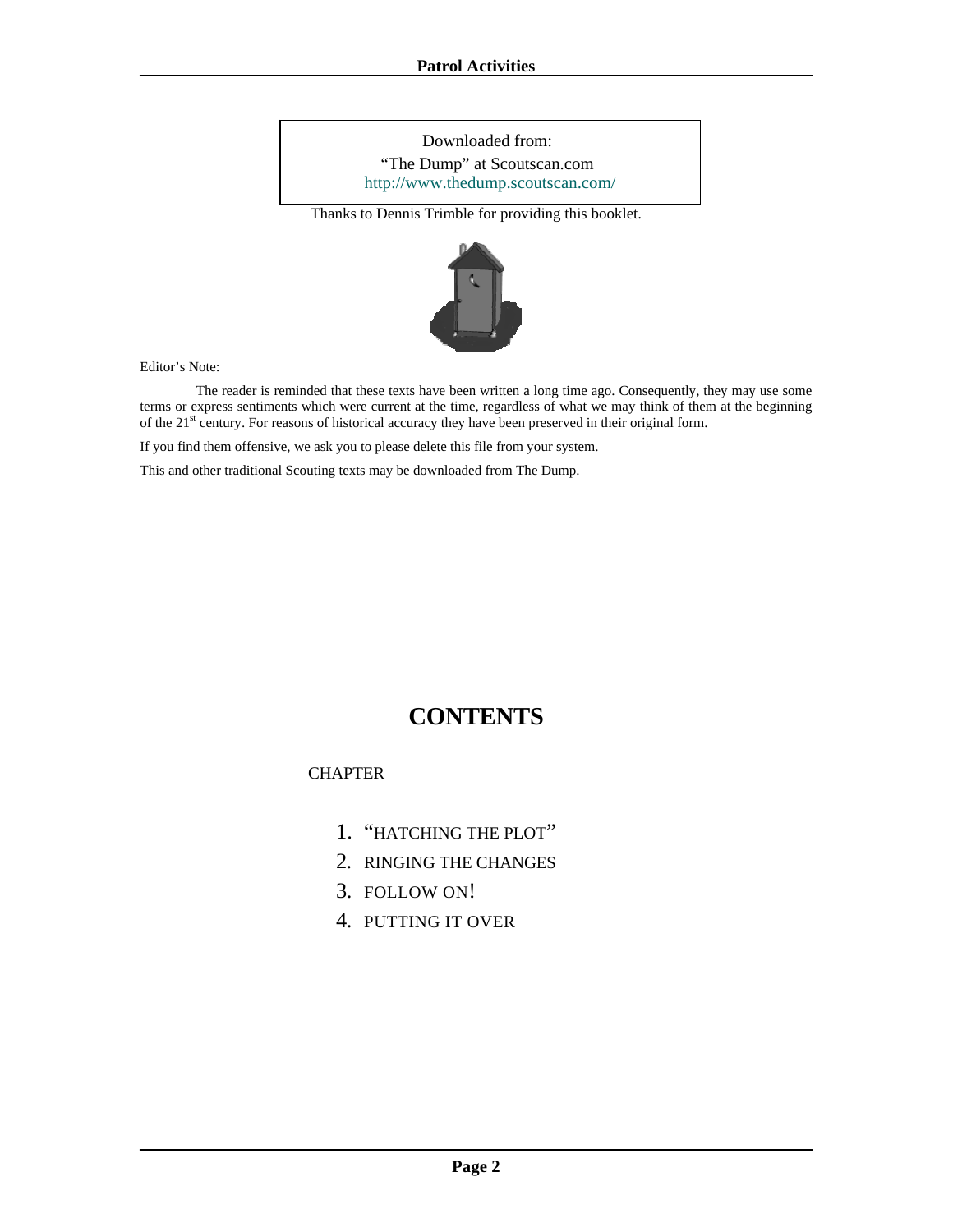# **CHAPTER ONE "HATCHING THE PLOT"**

<span id="page-2-0"></span>Running a Patrol is rather like running a business. A businessman who is slack in his methods cuts no ice with his Bank Manager. Similarly, a Patrol Leader who is content to muddle along without a plan will never make the grade.



Think of your job in terms of POWER. Five or six fellows are looking to you for a lead. Because you are their leader they are prepared to place their time and talents at your disposal. That's power. But they regard it as a sort of investment and expect to draw dividends in the shape of better Scouting. If you abuse that power, if you muck about with their capital, it will be withdrawn and invested elsewhere. If you use it wisely and well, it will develop under your control.

Arthur Mee, the famous editor, once wrote this of a book he had been reading: "I have given it the most precious thing I have to give – an hour of my time."

The chaps in your Patrol may not place such a high value on the hour or so they give *you* every time they come along to Patrol Meeting, but that's because they haven't yet realized how

very valuable it is. They'll learn! And if you accept their time, and the power that goes with it, you must accept something else too – RESPONSIBILITY.

How you carry that responsibility is a matter for yourself. You may be one of those born leaders who wear it like a glove, but the chances are you'll find it more like the rucsac you shoulder at the outset of your First Class journey. Like the ruksac,

it's a bit of a burden, but just as the hike without the pack would seem rather pointless, so leadership without responsibility would give you very little real satisfaction. Anyhow, you can't avoid it, so you might as well shoulder it with gusto. You'll find it a reasonable load.

You know how, when you take off your pack at the end of a long hike, you have the feeling that you are falling forward on to your face. That's because you have automatically adjusted your centre of gravity to allow for the weight on your shoulders. When you shoulder new responsibilities, an adjustment of the same sort takes place in your moral bearing, and it is in this process of adjustment that you find out about yourself – about your strong points and your weak points. Responsibility does things to you! It may give you swelled head, or cold feet, or heart failure. On the other hand, it is much more likely to give you increased confidence, to quicken your powers of decision, to make you more resolute, to give you self-respect.



"...automatically adjusted your centre of gravity."

What's more, it is something you can *enjoy* if you tackle it in the right spirit.

The secret of resolute leadership, of course, is to know where you are going: to see your objective in front of you, and having seen it to plan your route towards it. A plan of some sort is essential.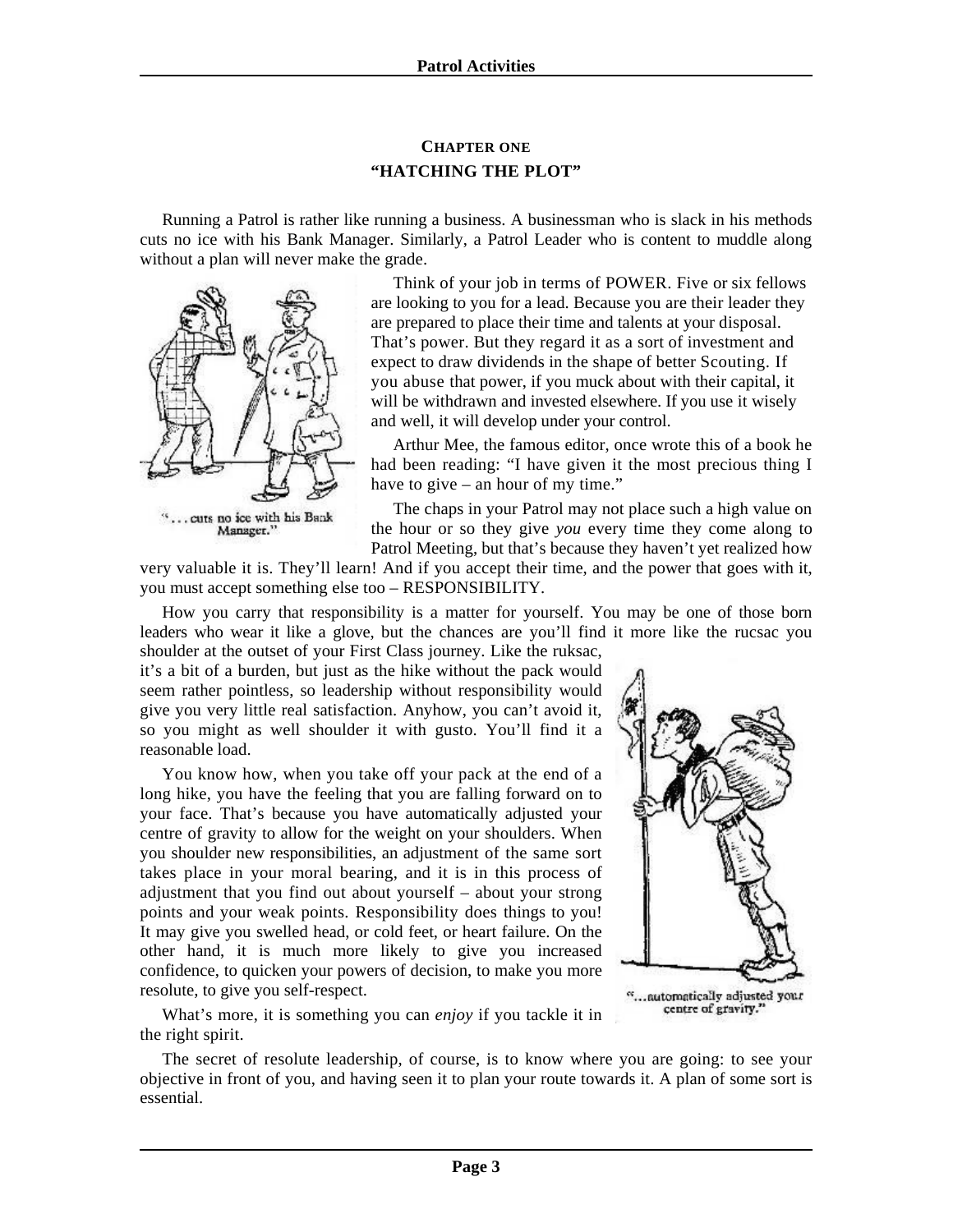A mistake many new Patrol Leaders make is to set off at too hot a pace. Leading a Patrol is definitely "distance" work – cross-country rather than track running. If you go haring off at a mad gallop you will soon find yourself running alone.

On the other hand, a slow jog-trot is apt to grow rather monotonous.

Probably the best idea in laying out the course for your Patrol is to adopt Scout's Pace technique – a series of short sprints alternating with a brisk walk. By this I do not mean short bursts of enthusiasm and a cavity, punctuated by periods of slacking. But just as in a crosscountry run you have your ultimate objective – the winning-post – and your immediate objective – which might be the gate at the corner of the field, the signpost at the crossroads, and so on – so in laying out the programme for your Patrol you should have

The long-term plan need present no difficulties. The Founder arranged that for you when he designed the First Class and Queen's Scout Badges. All *you* have to do is to fix the time-chart for the Patrol!

The short-term plan is more difficult. It must be thought out, talked over, approved, and put into action. Most of the thinking will probably fall to you. Most of the talking may safely be left to the others. And then you will have to get busy to make the plan work.



" Most of the talking may be safely left to others."

In hatching the plot you will find your Second invaluable. Even if he is not much good at producing bright ideas himself, you will find that in chewing things over with him, your own ideas will flow much more freely. Added to which, of course, there is the importance of having him with you from the word go. Your Second should be in on the ground floor of everything that happens. By all means spring surprises on the Patrol from time to time, but never on your Second. I will repeat that. *Never on your Second.* Your aim should be to work in double-harness with him all the way.

In fixing your short-term objective one or two points should be borne in mind:

(1) Don't be over-ambitious. Keep your target within reasonable striking distance, bearing in mind the standard of the chaps you are dealing with, and their moral stamina (which has not been stimulated as yours has by responsibility, remember, and may therefore be a trifle flabby!)

2) Don't plan too far ahead. Two months for any one project is probably reasonable.

3) Keep it flexible. The golden rule should be to leave nothing half-finished, but there is no reason why your original plans should not be altered or modified in the light of experience.

What might your objective be? Apart from the sort of "specialist" stunts mentioned above, the normal Scouting programme should, of course, receive a good deal of attention: Patrol camps,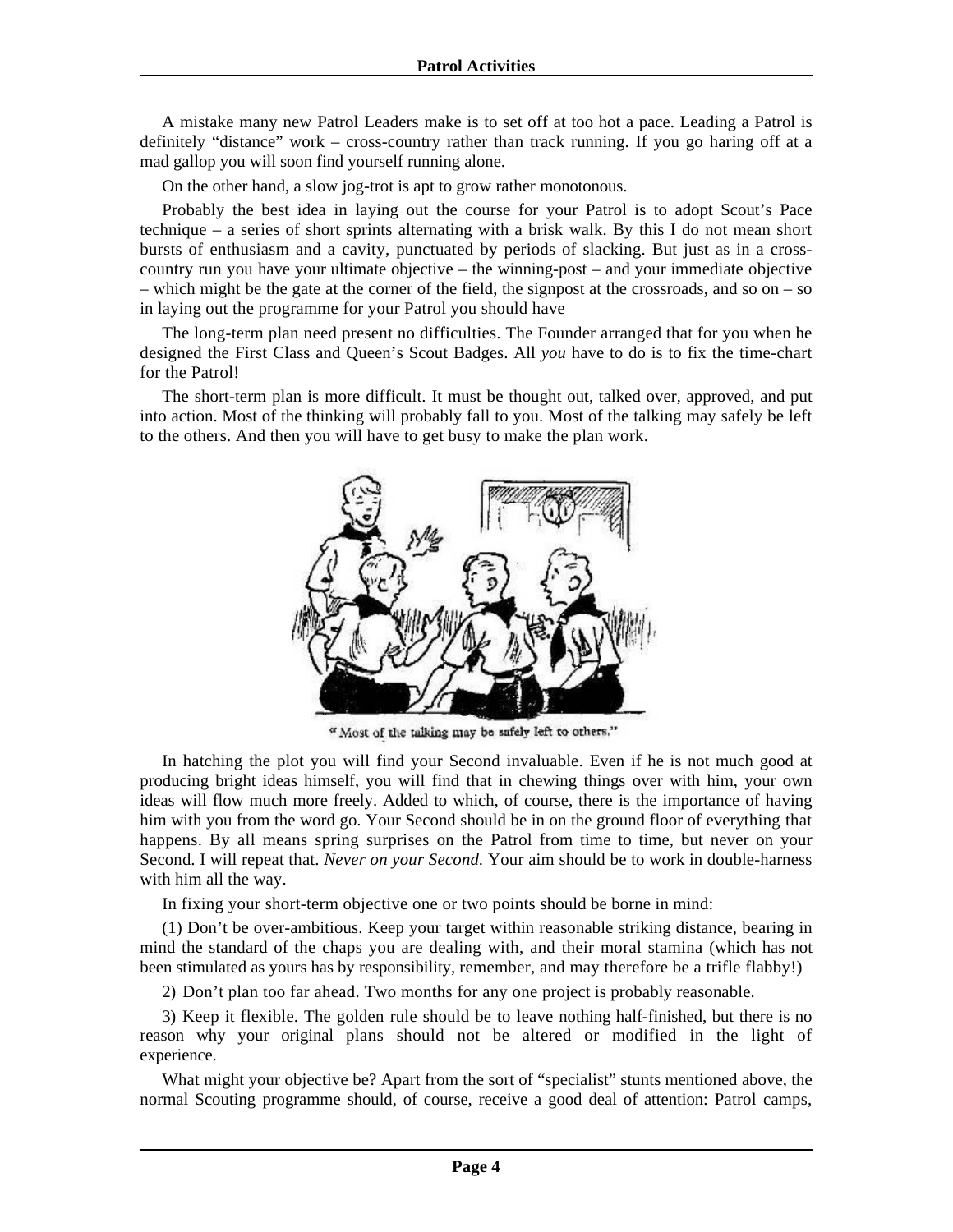<span id="page-4-0"></span>hikes, expeditions; displays of one sort or another – quarterstaff work, tumbling, rope-spinning, stockwhip cracking, fire-by-friction, partner contests and activities, rescue work, and so on. Or you may like to concentrate on some particular badge, or train yourselves up to a special standard of efficiency, such as the Junior St. John.

Having agreed upon your objective, your next job will be to lay out your Patrol Meeting programmes so that a progressive course is covered, each meeting taking you a step nearer the end. This does not mean that *all* your time should be devoted to one subject. Not at all. On the other hand, you must keep your eye on the target.

When the plot is hatched and all preliminary details have been arranged, you will undoubtedly find it worth while to prepare a chart of some sort showing the different stages of progress you hope to attain. Stick this up on the wall of the den, and tick off progress as you go along. You will no doubt find progress much slower than you had hoped and expected, but that doesn't matter a great deal. The fact that you *are* progressing is the important thing.

## **CHAPTER TWO RINGING THE CHANGES**

Variety is the spice of life, and a wise Patrol Leader, while fully appreciating the value of stickability and of progressive training, will never miss an opportunity to ring the changes by introducing a new idea into his Patrol Meeting programmes. He might even consider it worth while to set aside twenty minutes or so each week for diversions of this kind.

Stunts, both indoors and out, games, physical activities, feats of agility, competitions, problems and puzzles, experiments (scientific and otherwise) – all these might be included in these weekly off-the-beat periods. The great thing is that they should provide a sharp contrast to the more serious side of the business. If they give the opportunity for a bit of "letting off steam" so much the better.

Patrols in country or suburban districts will have no difficulty in fitting in a few outdoor activities, and even in the middle of a town a resourceful Patrol Leader can usually find some quiet corner where he can put his chaps through the hoop without the embarrassment of an unwanted audience. The following activities will be found suitable for most surroundings.

#### **OUT OF DOORS**

**Land-mines:** Each Scout is given a tin with a press-in lid containing an inch or so of water. At the signal, each man lights a small fire and heats up his tin so that pressure of steam blows the lid off. (Warning: Do not ram the lids on too tight, or the tins might explode. You will find that they will pop quite satisfactorily without that.)

**Stirrup-pump Jousting:** Place lighted candles in a row of two-pound jam jars numbered from left to right. Rival stirrup-pump parties stand on either side at a distance of six or seven yards, and the object is for one side to put out all the "odd" candles while the other puts out the "evens". (If you put out the wrong candles it's just too bad.) As soon as all the candles are extinguished by one side or the other, they may turn their stirrup-pump on the other team, who, however (this is important), may not retaliate until they have finished putting out their own candles. This, as you can see, is a fine sporting contest, but an umpire is absolutely necessary. He should wear a bathing-suit, or cape groundsheet and carry an old umbrella. Players should, of course, be suitably clad (or unclad) for the occasion.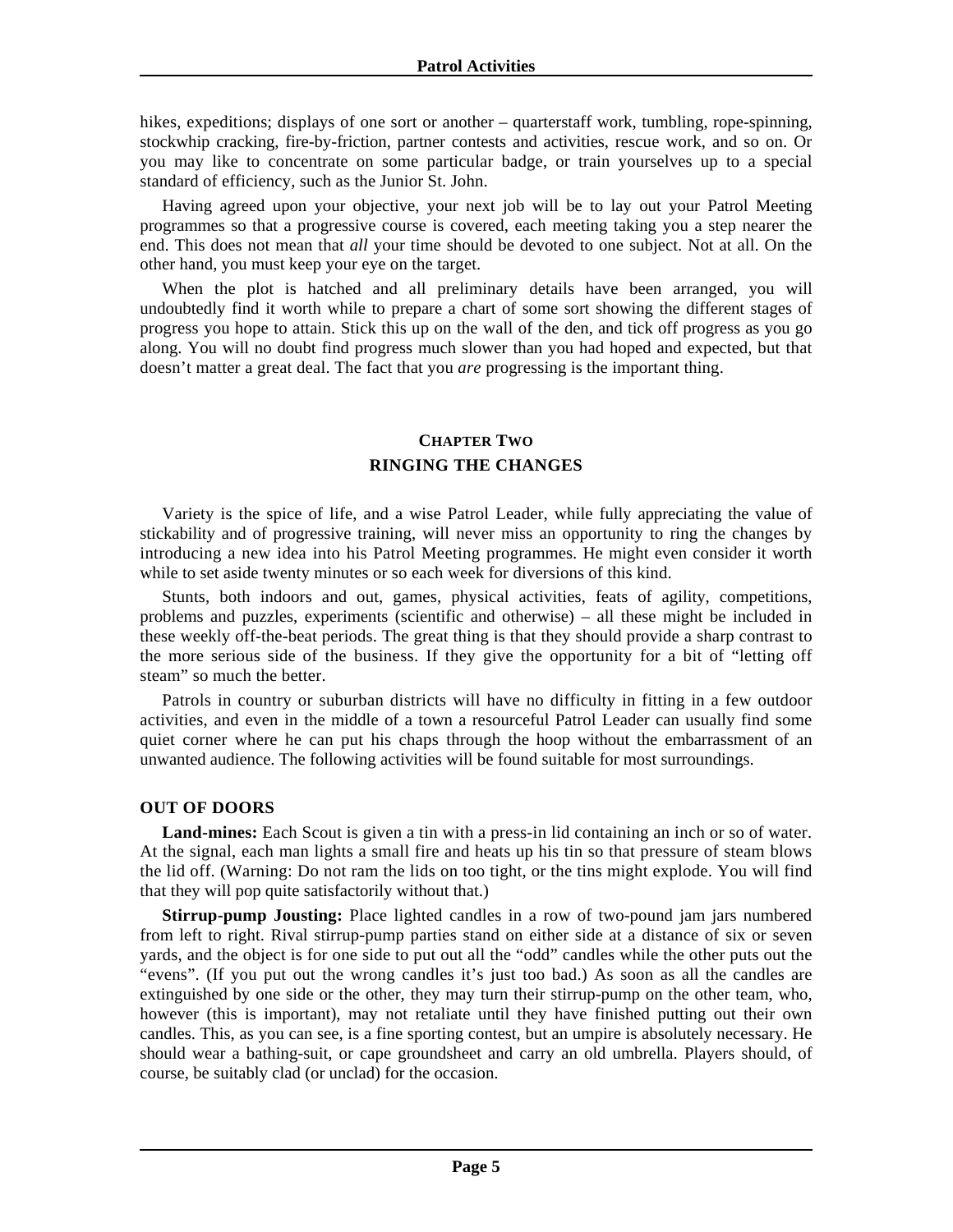**Pendulums:** Hold a ten-minute contest to see who can rig up a pendulum of some sort that will swing of its own volition through an arc of at least six feet for a minimum of 90 seconds. (Not so simple as it sounds.)

**Kite-flying:** On a breezy day hold a kite-flying competition with improvised kites. Materials should be provided. Materials should be provided.

**Stilt-walking:** A fine old English pastime which must not be allowed to fall out of use. Improvise your own stilts.

**Knur and Spell:** Suggested by the ancient and honourable Scottish game. A short billet of wood is rested across another so that one end overlaps and the other touches the ground. The free end is tapped smartly with a club of some sort so that the billet spins merrily into the air, when it receives a terrific clout from the club.



**Spar Activities:** (1) *"Tossing the Caber."* The caber is a fairly weighty spar about nine feet long. It is held butt downwards in cupped hands in front of the thrower (arms at full downward stretch) and is tossed at the end of a short run so that it turns over in the air and falls with its tip towards the thrower. (2) *"Boat-race."* While you have the spars, try a boat-race *a la* Scout staff but with man-size timber. (3) *"Aerid Torpedo."* The Patrol is divided into two teams, each with a spar. The teams stand alongside each other with the spar held above their heads so that the tip points towards the finishing line, twenty yards away. At the word go the players stand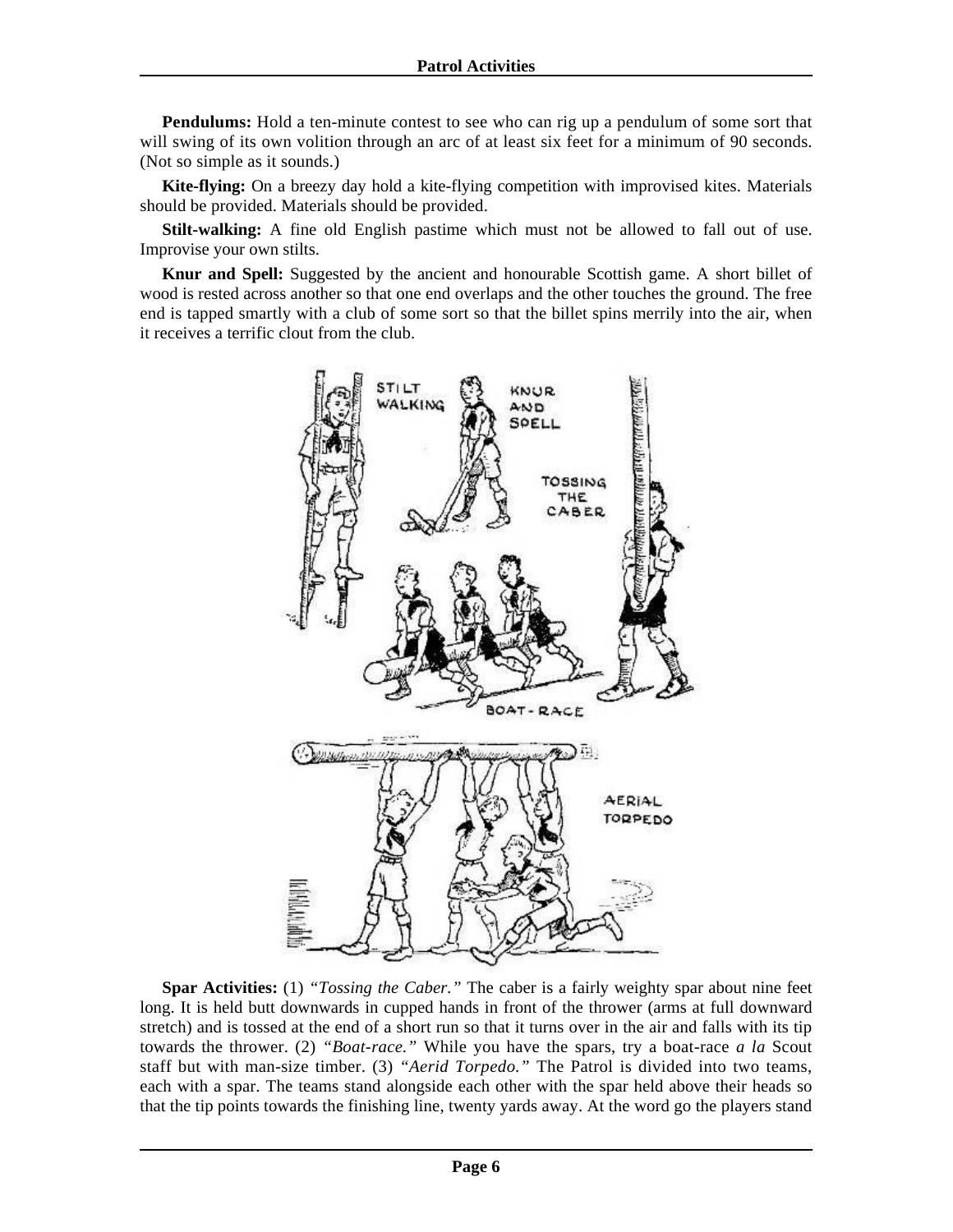fast but pass the spar forwards through their hands, the man at the rear running forward as it passes out of his hands and taking up the weight at the front of the team. This is repeated continuously until the finishing line is crossed. (4) *"Timber!"* The spar is held at arms-stretch above the heads of the team, and thrown into the air and caught again six times. Each time it descends all hands yell "Timber!" (5) *"Limber up."* Two teams in line facing each other toss the spar (or two spars) to and fro.

**Weapon Drill:** Practice javelin-throwing with Scout staffs. Make boomerangs and hold flight competitions. Improvise blow-pipes (a four-foot length of electric conduit is ideal) and darts or clay pellets, and practice target shooting. Improvise bows and arrows and try flight shooting – the Patrol flag is stuck in the ground some little distance away, and the object is to shoot the arrows into the air so that they fall near the target. Make bolases (short lengths of rope with mallet heads or similar weights at both ends) and practice throwing them at a post so that they wrap themselves round it. Quarterstaffs and Singlesticks are good fun, but you would need instruction from an expert. No doubt your Scoutmaster could help in this way by getting in touch with the local representative of the Central Council of Physical Recreation, who is always ready to help and advise.

**Wrestling for Lifts:** This is a grand scientific activity and is growing very popular in enlightened circles (or so I'm told by people who are keen on it!) Again your C.C.P.R. friend will be able to put you on the right road.

**Potted Night Stunt:** The Patrol Leader informs the Patrol that in five minutes time precisely two masked conspirators will meet at a given spot to discuss a crime they are about to commit. Scouts must get into cover near the meeting-place where they can see without being seen and hear without being heard, and must then take what action they think necessary to forestall the crime without coming into actual contact with the conspirators. It might add to the fun if they are told that the conspirators are armed and, being desperate men, will shoot at once if they see or hear any eavesdroppers. The "arms" could consist of water-pistols, pea-shooters, or small pellets of powdered chalk wrapped in paper.

**Partner Contests:** There are scores of these, and you can have fun by inventing your own. Scouts pair off according to size and weight. *"Hopping Legpull":* Players face each other, clasp left hands, raise left legs and grip ankle of opponent with right hand. Take the strain by lying backwards, and hop round in circle. At signal from Patrol Leader, reverse direction of hop. At second signal, hop and pull. At the third signal, hop and push. *"The Flying Flounder";*  Players as for the wheelbarrow race. The "barrow" springs upwards on hands, while the "wheeler" lifts and pushes forward. "Chinese Tug": Players stand back to back, leaning forward with legs apart, and grasp both hands through legs. At signal, pull. *"Reluctant Wheelbarrow":*  At signal, the "wheeler" tries to push "barrow" forward (pulling strictly prohibited) while the barrow tries to turn in his tracks and go off in precisely the opposite direction. *"Obstinate Calf*": The "calf" kneels down with hands braced forward while partner clasps his hands round the back of his head and tries to pull him forward. *"Snatch and Grab":* Players face each other in front support position – weight resting on arms, legs at full stretch behind. At signal each tries to knock other's wrists so that he bites the dust. *"Time Lag":* Players face each other, one man holding arms out straight in front with palms turned inwards. Other man holds empty matchbox between opponent's palms, and drops it. First man tries to catch box before it strikes ground.

**From Nature's Colour-box:** Each Scout is provided with a plain postcard and is required to paint on it a recognizable picture using only natural pigments – namely, the juice of leaves, pollen of flowers, blood of insects (or self), juice of berries, earth and water mixed, etc. Improvised paint-brushes only.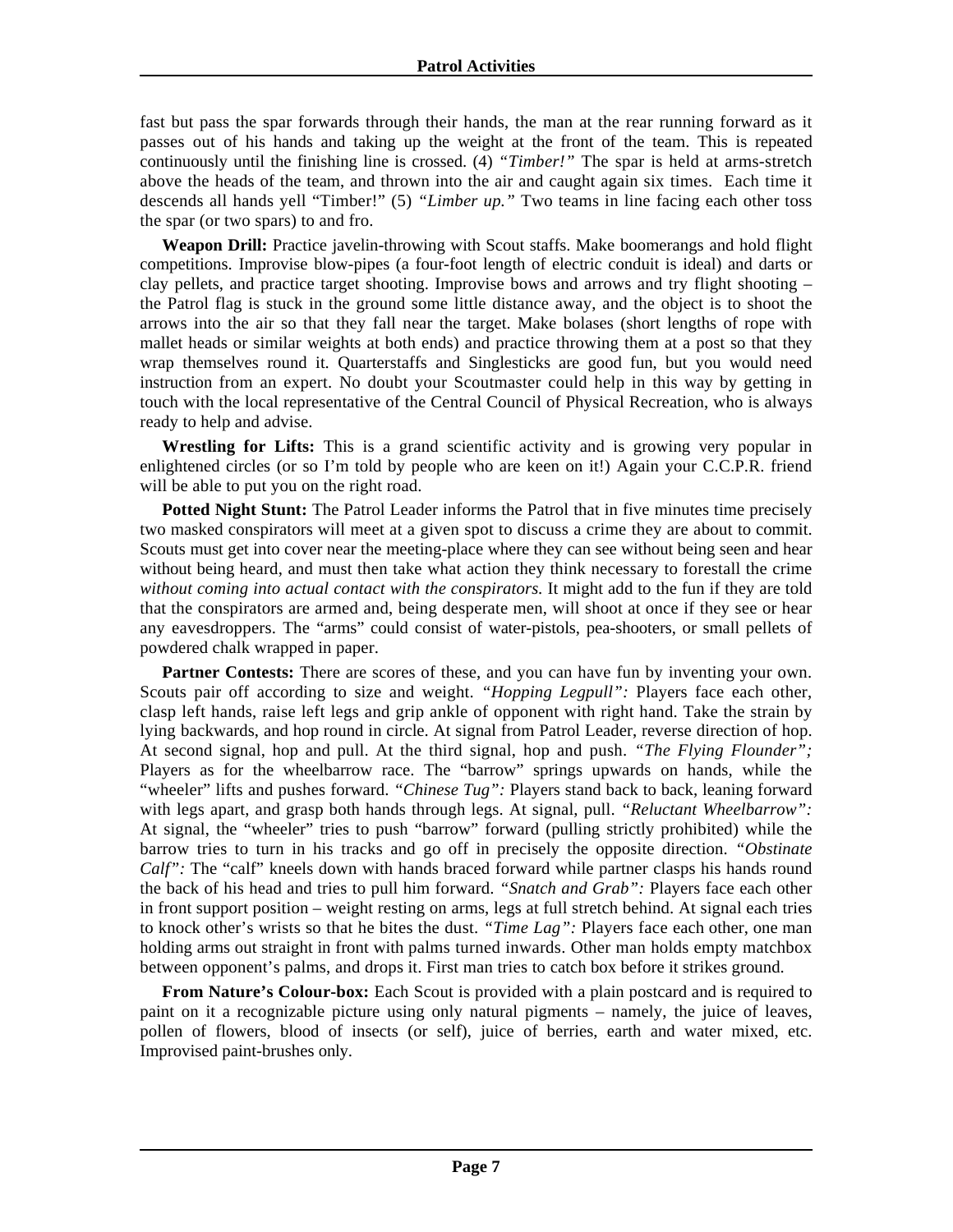

## **INDOORS**

**Blind Spider:** A good game for the Troop-room where an overhead beam is available. Each Scout has a knotting-rope, one end of which is made fast to the beam. One Scout is blindfold and becomes the "Spider". The object is for the Spider to catch as many "flies" as possible by touching them. Everyone, including the Spider, must keep hold of his own rope. When caught, the flies drop out. This is quite a subtle game. The whole secret, of course, lies in the cunning way in which the spider entangles his own rope with the others, while the flies skip nimbly to and fro to dodge him – and in so doing get their ropes hopelessly entangled,

**Indoor Snowstorm:** Without saying a word to anyone, simply deposit a piece of smouldering paper in the hearth and lay on it a small portion of "Meta" (solidified paraffin). Within a few seconds "snow" will begin to fall.

**Indoor Barbecue:** A Barbecue, according to the dictionary, is, among other things, "a social picnic at which animals are roasted whole." In this case the animals are "hot dogs". Each Scout is provided with a sausage and a meat skewer. The rest is left to him.

**Late Night Final:** A large sheet of brown-paper with ruled columns and a space for the heading, is pinned on the wall. Slips of paper sufficient to cover the column-space, and a pot of sticky-stuff. Slips are marked "Letter to the Editor," "Leading Article," "Cartoon," "Advertisement," etc. These are handed out at random to the Scouts who are given ten minutes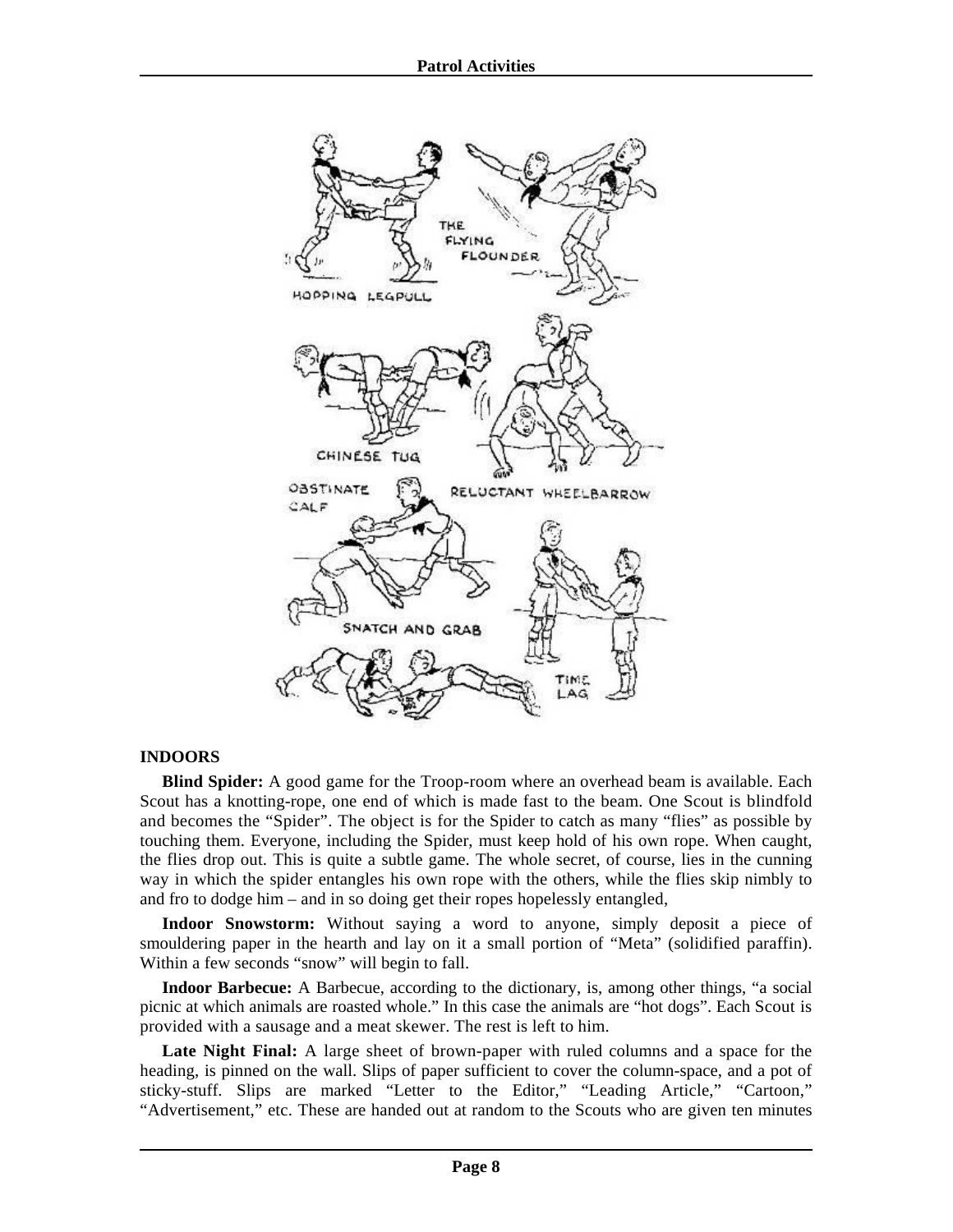to prepare their contributions and hand them to the Editor (the Patrol Leader). The Editor meanwhile designs the heading for the newspaper and makes up the page as the contributions pour in (!) The finished newspaper is allowed to remain an exhibition for one month only.

**Profile Portraiture:** A sheet of drawing paper is pinned on the wall of the den and a Scout stands in front of a strong light so that his shadow, in profile, falls on the paper. (Some sort of rest for the back of his head should be provided to ensure that he keeps perfectly still.) The "artist" then draws round the outline with a soft pencil, afterwards blacking it in with charcoal or Indian ink. With reasonable care, very accurate silhouettes can be made in this way.

**Crime Wave:** The idea in this one is to plan a murder so that it looks like suicide. For the purpose of the stunt let us suppose that you have decided to bump off your Scoutmaster and want to arrange it so that, when Scotland Yard arrive, they will find him lying over the table in the Court of Honour Room, neatly shot through the head. He will be in his shirtsleeves, and the revolver will be in his right hand hanging down by his side. The door of the room will be locked (it is NOT a self-locking door) and the one and only key will be found in the pocket of the Scouter's jacket, which will be hanging on the back of the chair in which he is sitting. The window will be shuttered and locked on the inside. There is no fireplace in the Court of Honour Room and the table is twelve feet from the door. Above the door is a glass fanlight which opens inwards for exactly four and a half inches. Scotland Yard will have to decide how, having shot the Scoutmaster, you walked out of the room, locked the door behind you, and then inserted the key in the pocket of his jacket. Meanwhile, it is *your* problem. All you are allowed to use in the way of gear is a piece of chewing gum, a needle, a wooden meat-skewer, and a reel of cotton.

**An Invisible Kay Machine: A** nice little experiment for a wet night. It throws an invisible ray across the room and puts out the candle. Its name – "The Vortex." All it consists of is a fairly stout cardboard box (square if possible) with a round hole about three inches in diameter cut in the bottom, and the open top of the box covered with a sheet of tracing linen stretched taut and firmly stuck down with gum round the edges. To carry out the experiment, place a lighted candle at one end of the room, aim the Vortex so that the round hole points towards the flame, and give a sharp tap on the tracing-line diaphragm. A "ray" of converting air will scurry out of the machine and snuff out the candle.





**Mixed Pickles:** Each Scout thinks up a ticklish

situation and writes it on a postcard. These are shuffled and dealt round the Patrol. Chaps must then say what they would do in the various predicaments. For instance: "You are standing outside the station waiting for the rest of the Patrol to turn up when a man dashes up, thrusts a dispatch case into your hands and asks you to hold it while he telephones. Ten minutes later you are still waiting for him to return. The Patrol have turned up and your

train leaves in three minutes. The stranger is not in any of the telephone booths. There have been a lot of burglaries lately. On the other hand, the stranger may be quite on the level. What would you do?" Or another one: "You are in the chemistry lab at school (where you have no right to be), experimenting with fizzy drinks. Suddenly your pal, having taken a goodly draught from a foaming beaker, grips his throat and turns purple in the face. Obviously he has taken crystals from the wrong bottle. What would you do?" Or this: "Scene – St. George's Day Parade. All the local Youth Organisations have turned out in strength, but the honour of breaking the flag has fallen to the Scouts! The Troop Leader is standing by the halyard on the platform and is just about to give the tug that will break the flag when you notice that the toggle is on the *underside* of the flag at the masthead. Thousands of people are looking on. What would you do?" If you give your chaps a few examples like this to show the general idea, they will soon begin unbottling pickles of their own.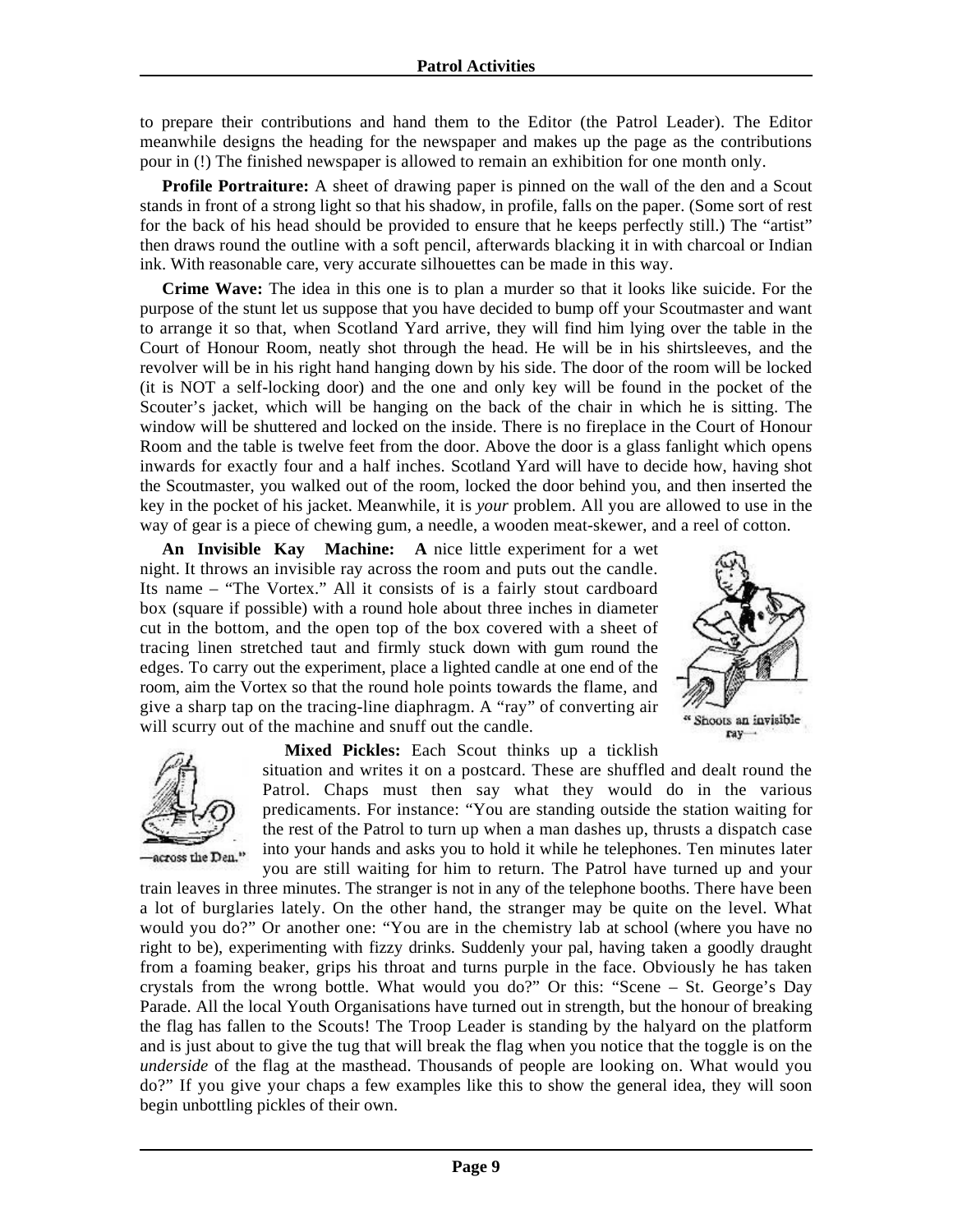#### **Patrol Activities**

<span id="page-9-0"></span>**Music Hath Charms:** It goes without saying that the average Scout takes a good deal of pride in the fact that he can't croak a note, but it's a poor state of affairs really. Ever thought of trying to teach your chaps a new song at a Patrol Meeting? It would require a certain amount of courage, but it *can* be done. The idea is to get them going with something they all know, then switch over to some song of which they probably know the tune but not the words – as for instance, the Eton Boating Song, or the Trek-cart Song. It will help if you have made copies of the words beforehand.

\* \* \* \*

This chapter, obviously, could go on and on ... but enough has been said to give you a start at ringing the changes.

Remember – YOUR OWN IDEAS ARE THE BEST, even though they may not always work out as you expect. Sometimes an idea that takes the wrong turning is the best fun after all.

A good plan is to keep a notebook in which you jot down new ideas as they occur. You are bound to forget some good ones otherwise.

#### **CHAPTER THREE FOLLOW ON!**

In the long run, of course, the success or otherwise of your leadership will show up in the distance you have travelled with your chaps along the Scouting trail. Distance implies progress, and progress can only be achieved by a certain amount of determined slogging along a set course of training.

Something has already been said about the need for progressive planning, and in this chapter an attempt will be made to show how one subject can become the dominant theme in a series of Patrol meetings without necessarily taking up a lot of time or becoming monotonous and yawnful.

The theme in this case – just by way of example – will be Tracking and Observation, and the idea will be to spread it over a series of twelve meetings so that some part of each meeting is devoted to the subject in hand, leaving lots of time for other activities.

And, just to make it difficult, let us suppose that the Patrol concerned is meeting in the middle of winter and in the middle of a large industrial town, far removed from such natural facilities as woods, fields, sandy beaches, and nice convenient tracts of marshy ground for tracking stunts. Conditions, in fact, are pretty grim. Let's see what can be made of them.

#### **1st PATROL MEETING**

Start with an outdoor observation stunt – "Blind Trail."

The Patrol is divided into two equal parts, one led by the Patrol Leader and one by the Second. Scouts are blindfolded and taken to a quiet spot some few hundred yards from the Patrol Den, where they are spun round to confuse their sense of direction. The two parties are then led away in opposite directions along a circular course which has previously been agreed between the P.L. and Second. They must move slowly and in absolute silence, the idea being that on their return to the Den they should draw a rough-sketch map of the route they have followed, with a list of the "clues" which enabled them to identify it. The route should be planned to include such places as fish-shops, petrol stations; restaurants, etc., where the sense of smell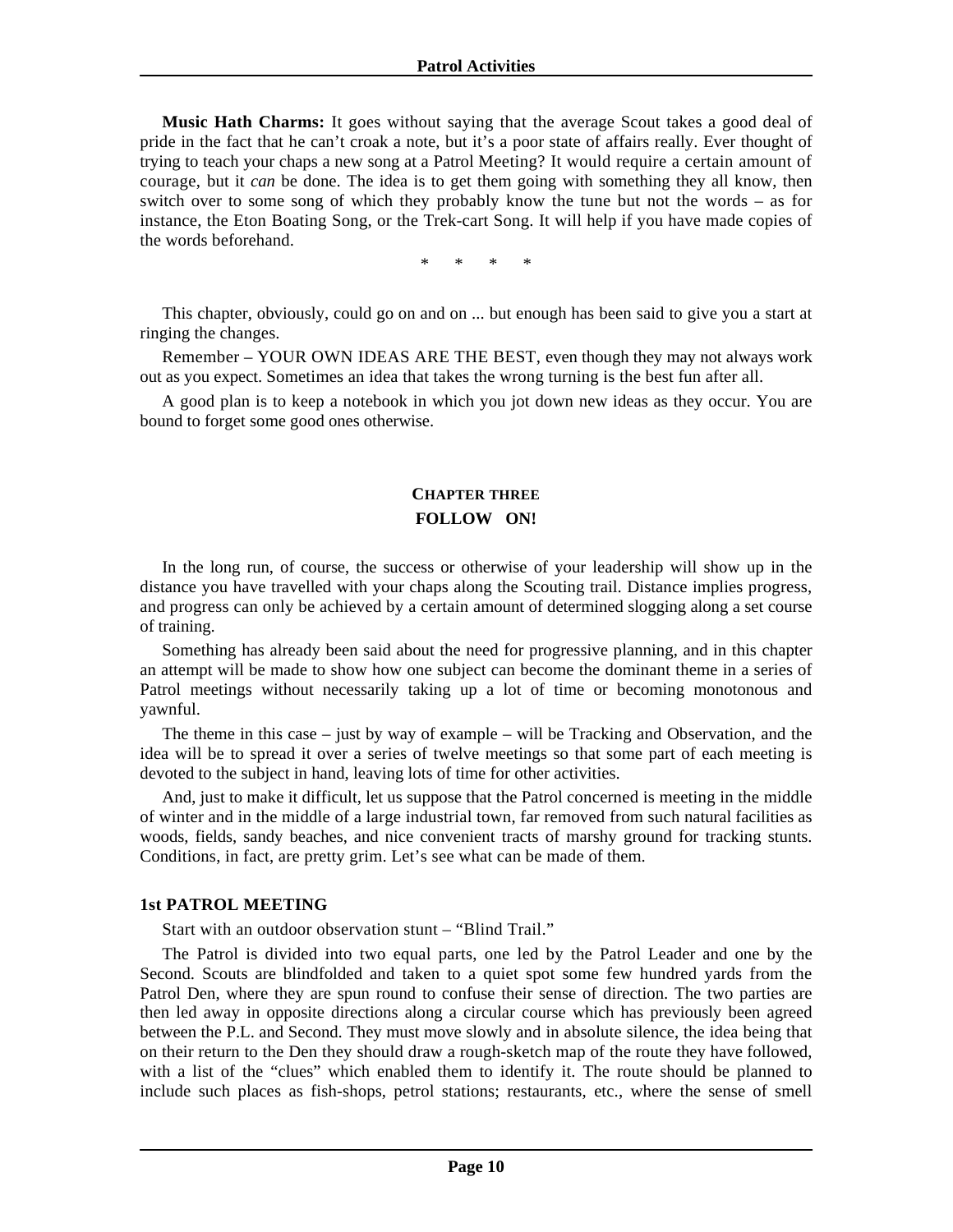would provide the clue, and others such as bus stops, traffic lights, picture palaces and so on, where their ears would be brought into play. It might help, too, if at one or two chosen spots on the route, the Scouts were allowed to use their sense of touch – to explore a distinctive gate-post, pillar box, iron fence, or a clump of evergreen in somebody's garden. At one stage along the trail the two parties will pass each other, and this point should be indicated on the completed sketchmaps. This little stunt is really a potted adventure and is worth a good deal of preparation on the part of the Patrol Leader and Second,

#### **2nd MEETING**

Indoor. Demonstration and yarn by Patrol Leader or Second on the art of Plastercasting. Each Scout is given the necessary materials and asked to make a plaster cast of his own booted track, using twigs or teased-out rope to strengthen the mixture. The best casts can be put into the Patrol Museum.

#### **3rd MEETING**

Another little outdoor frolic – a sort of "Outdoor Kim." In preparation for this, the Patrol Leader has dished out at a previous meeting a number of slips of paper each bearing the names of three different objects in the neighbourhood of the Den, say within a radius of a quarter of a mile. The Scouts are required to come to the Patrol Meeting with small thumbnail sketches of these objects on a plain postcard. The objects must be quite distinctive. For instance, it would obviously be pointless to ask for a sketch of the chimney pots on the house called "Roselea" in Station Road if all the chimney pots in Station Road are identical! Apart from that, almost any object would do, as for instance a carved door, a broken window, the profile of a building, a weathercock, and so on. At the Patrol Meeting the sketches are numbered and stuck up on the notice board, and Scouts are given fifteen or twenty minutes to identify them – either from memory, or by dashing out and looking for them. The winner is the Scout with most correct answers in the quickest time.

## **4th MEETING**

Indoors. Make a foot-printing frame – a sheet of 1/16 in. rubber stretched tightly between two wood frames screwed together. One side of the rubber is inked with rubberstamp or duplicator ink (the latter is cheaper), and prints are made by placing the frame inkside down over a sheet of paper on the floor. A Scout then steps on the rubber with his bare foot, leaving a clear impression on the paper beneath. Even better results are obtained *without* a foot-printing frame if the Scout steps *into* the ink and then on to the paper. In this case, of course, the ink should be evenly spread over some smooth surface first – a sheet of glass is ideal, but care should be taken that the surface on which it rests is perfectly even. The ink will wash off the foot quite easily (a drop of methylated spirits will help) and the sole will be so much purer afterwards!

The datum lines should then be drawn in with a straightedge and set-square, and the track scientifically measured. Each Scout makes two prints of his own right foot. One print is filed for future reference, the other he takes home to show his proud parents. (They are entitled to know what goes on, anyhow!)

## **5th MEETING**

Another outdoor Stunt – "Shadowing."

For this the Patrol Leader ropes in one or two friends and relations – such people as the Group Scoutmaster, an elder brother, the P.L. of the Guide Daffodil Patrol, and anyone else who is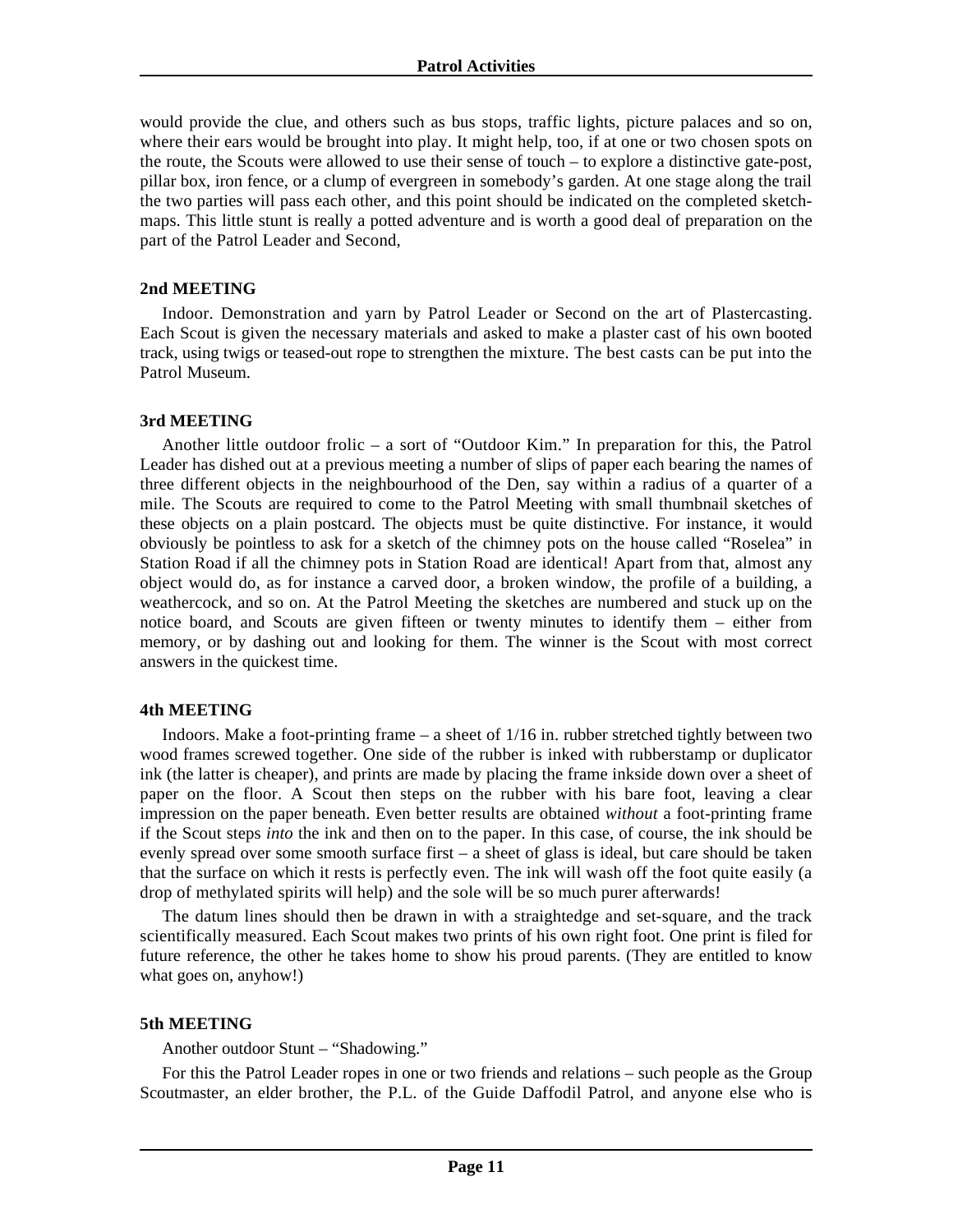

prepared to spare twenty minutes or so of a winter's night for the good of the cause. All these excellent people are carefully and efficiently briefed beforehand, and watches are synchronized so that they all act in concert.

The idea is that at a given time they should leave their own homes and proceed by various routes in such a manner that their paths cross at certain points and meet at others. If desired, a complication may be introduced in the shape of a mysterious dispatch-case which changes hands at various points and is finally deposited at the left luggage office or (by arrangement with the sergeant-on-duty) at the Police Station; but the plot should not be made too involved and the whole thing should not last more than twenty minutes from the time the characters leave their home till the moment of their return.

The Scouts are merely given a list of the addresses from which these people will emerge, and are told that action will commence at such and such a time. They must arrange among themselves so that each character is shadowed for every inch of the way. Afterwards, the Scouts compare notes and make a verbal report. It adds to the interest if the characters attend the "inquest" in person.

This, let me tell you, is a grand stunt. It never fails.

#### **6th MEETING**

Indoors. Scouts prepare finger-print powder by charring a stick and pounding up the charcoal into a fine flour. Prints are taken by scattering the powder lightly over a sheet of glossy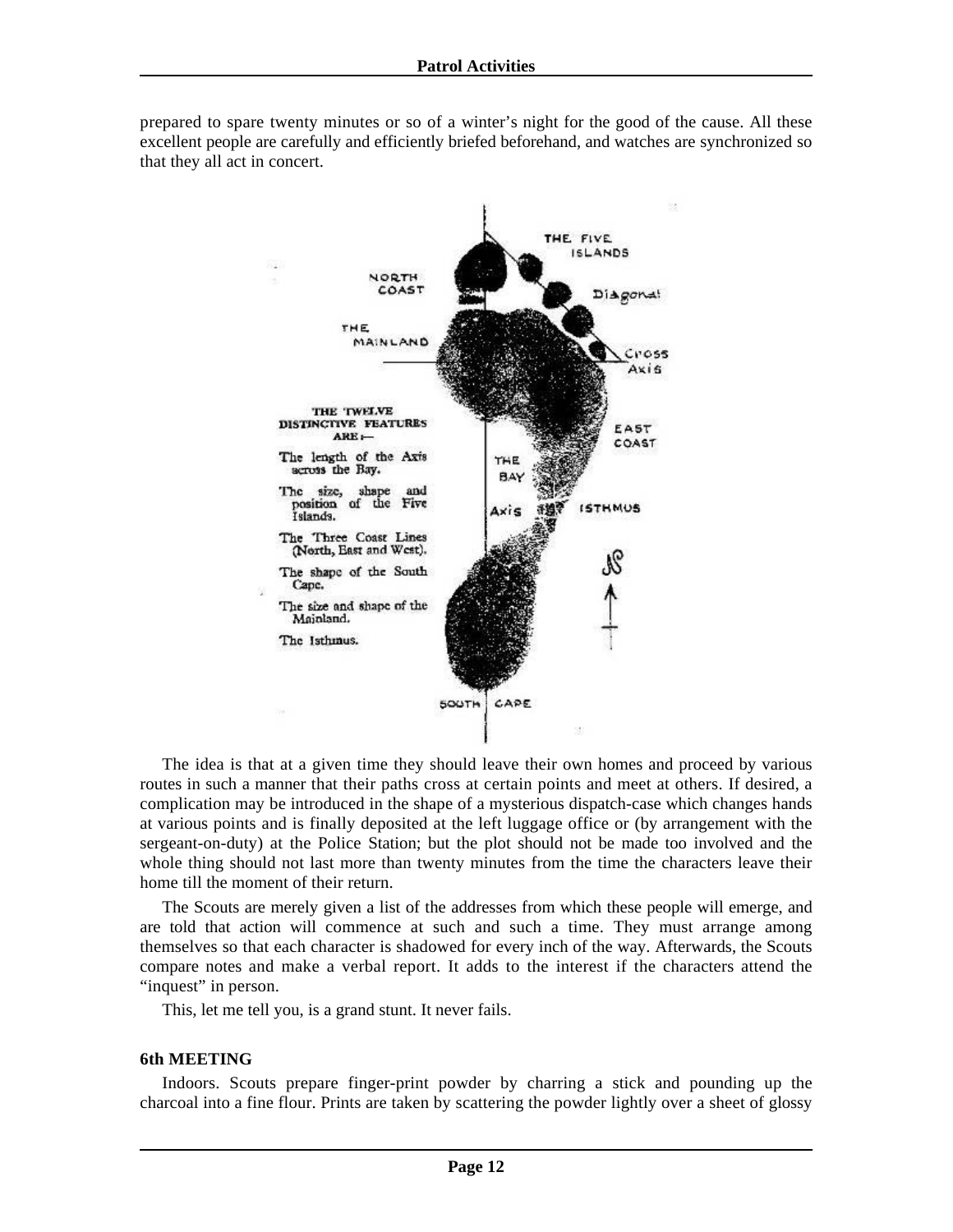paper which has previously been handled by the victim, and then blowing off the surplus powder. Copies of prints are filed.

#### **7th MEETING**

Indoors. "A Murder Has Been Arranged." Materials required – several sheets of newspaper, drawing pins, fingerprint powder, foot-printing materials.

Once more the Patrol Leader invites the co-operation of someone from outside the Patrol. Before the meeting, the two of them stage a crime, involving finger-prints, barefoot impressions, etc. (not forgetting the bloodstains, of course). The newspapers are pinned down on floor, table, etc., to "take" the clues. The outsider then withdraws from the scene before the Patrol arrive, and the Scouts are invited to solve the mystery and identify the criminals. The Patrol register of foot- and finger-prints is available for inspection.

#### **8th MEETING**

Indoors. Scouts in pairs are given five minutes to think up the best method of fitting an automatic trail-layer to a push-bike – as, for instance, paint dripping from a tin on to the back tyre. The best method is agreed upon at a brief meeting of the Patrol-in-Council, and the proud inventors are instructed to report at the next Patrol Meeting with a bike all fitted up for work.

#### **9th MEETING**

One member lays a cycle-trail which the others follow by lamplight.

## **10th MEETING**

Indoors. Invite someone along to give a *short* talk and demonstration on the art of make-up and disguise. (In most civilized communities there will be no difficulty about this.) It is astonishing how many people are interested in amateur theatricals, and quite a lot of them have had some experience of "making up" and will welcome an opportunity to air their knowledge and skill. If you don't know of anyone yourself, your Scoutmaster will help. (That what he's there for!)

## **11th MEETING**

Run *a* short and snappy tournament of sense-training games, each Scout being responsible for one game. For instance:

*"Verbal Kim."* No. 3 in the Patrol prepares a 24-article Kim, and reads out the articles in a certain order from a list, missing out one or two articles and substituting others. Scouts, with the Kim on view, must write down the articles *in the order in which they were read out.*

*"Touch Spelling Bee."* No. 4 prepares a number of cut-out letters. Scouts are blindfolded and the letters are passed round and they try to identify them by sense of touch only. They then remove the blindfolds and write down as many words as they can think of using the letters.

*"Song Recognition."* No. 5 taps out the rhythm of a well-known song with a stick on the back of a chair. The first Scout to recognise it wins.

*"Pong Recognition."* A number of small bottles containing distinctive smells (paraffin, T.C.P., vinegar, mint, etc.) are handed round and Scouts must identify them.

*"Listening Post."* The Patrol Leader and Second retire behind a screen of some sort and produce various sounds – sharpening a pencil, blowing soap bubbles, leap-frogging, striking a dead match, etc. – which Scouts must identify.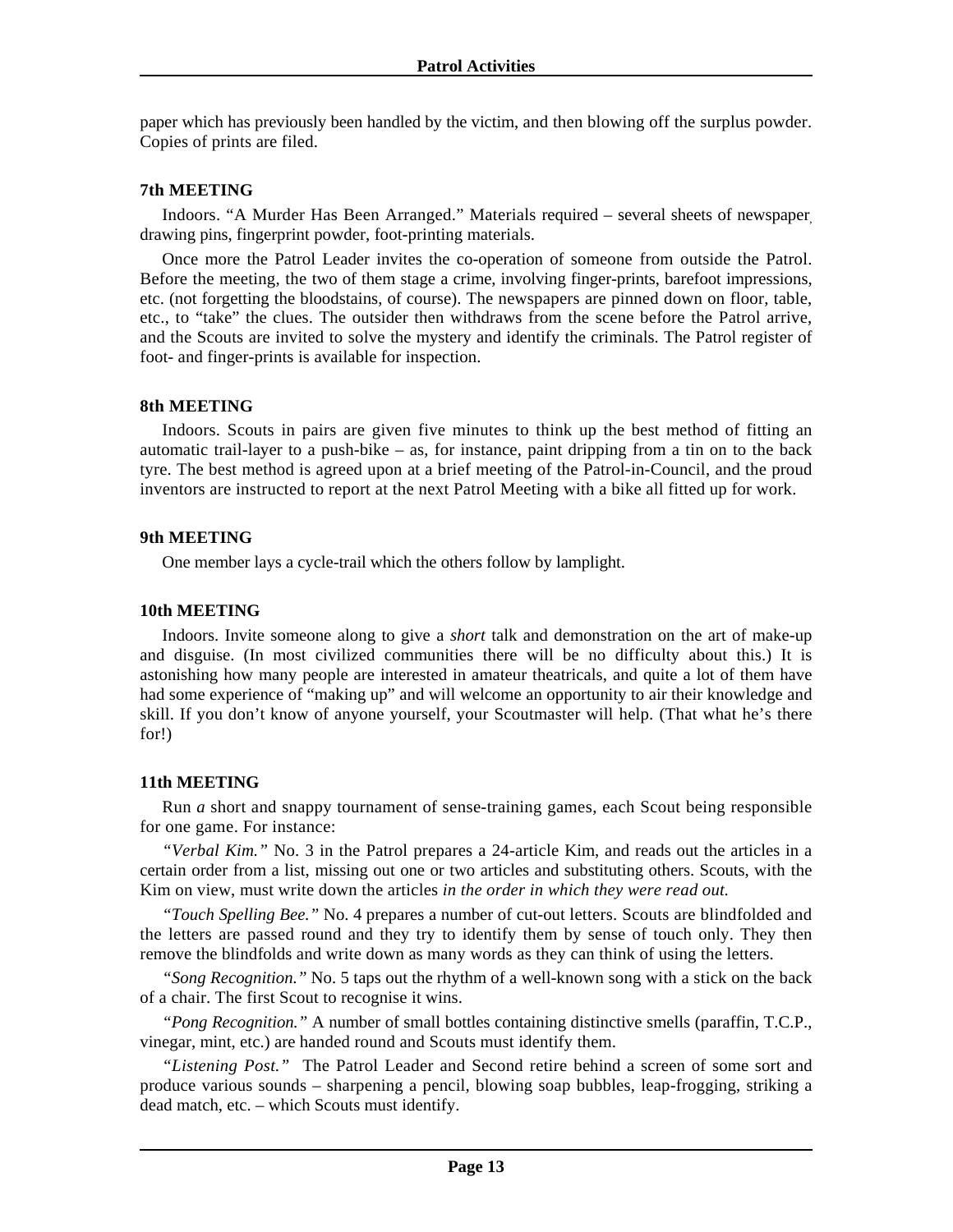#### <span id="page-13-0"></span>**12th MEETING**

Patrol Treasure Hunt, involving a simple code-rnessage, the use of the telephone, a morse message flashing from an attic window, a printed notice in a shop window and so on. This could very well occupy the whole of the Patrol Meeting, with hot cocoa and buns and a meeting of the Patrol-in-Council at the end of it.

\* \* \* \*

It will not have escaped your notice that every single part of this programme contains a definite activity of one sort or another: something the chaps can get their teeth into  $-$  a game, a stunt, a bit of apparatus they can make for themselves, something with which they can carry out simple experiments. *Some* talk is unavoidable, of course, but the Scout method is to train by doing rather than by watching or listening, and even if we agree that watching and listening are necessary at times, the Patrol Meeting is certainly not the best place for it. Your chaps may think the world of you (I hope they do), but they'll soon tire of your voice if you yarn too much. Action should be the keynote of your leadership.

The time occupied by these "main theme" activities will vary considerably, and the rest of the programme can be balanced in any way you please. Balance, of course, is important. The law of compensation must be observed. You compensate work with play, activity with rest, theory with practice, physical effort (brawn) with mental effort (brain), and so on. It's just horse-sense, really.

# **CHAPTER FOUR PUTTING IT OVER**

The Patrol Leader and his Second together form the Patrol Training Team. The stripes you wear on your left pocket are a sort of "Honourable Charge" from your Scoutmaster equivalent in a way to the "Honourable Charge" the members of the Gilwell Training Team receive from the Chief Scout. Their job is to train Scouters, yours is to train Scouts. It amounts to the same thing in the end.

Training can be dull or lively – just as you make it. Take, by way of contrast, the case of two Patrol Leaders teaching two Tenderfeet the use of the magnetic compass.

P.L. Black has drawn a chalk circle on the floor of the den and having quartered it like an orange is putting in the cardinal points. "That's North," says he. "South is down here. Then you have East on the right and West on the left. North-east is halfway between North and East – that's why it's called North-east – and the other end of this chalk line is South-west."

Terence the Tenderfoot looks on politely. It all looks a bit corny to him, but he doesn't say so. He just wonders.

Next door P.L. White is doing the same job in his own way.

"That's a pocket compass," he says, handing it to the Tenderfoot. "Two and a kick at the Scout Shop. It doesn't look much, but it'll get you home next time you are lost on the moor in a fog."

The Tenderfoot blinks. It had not occurred to him that he might one day be lost on a moor in a fog. He examines the compass with interest.

"What's up with the pointer?" he asks. "It keeps dodging about."

"You mean the needle. Too much magnetic interference in this room – radiators and things," the Patrol Leader explains. "Never mind, we shan't need it just now. Shove it in your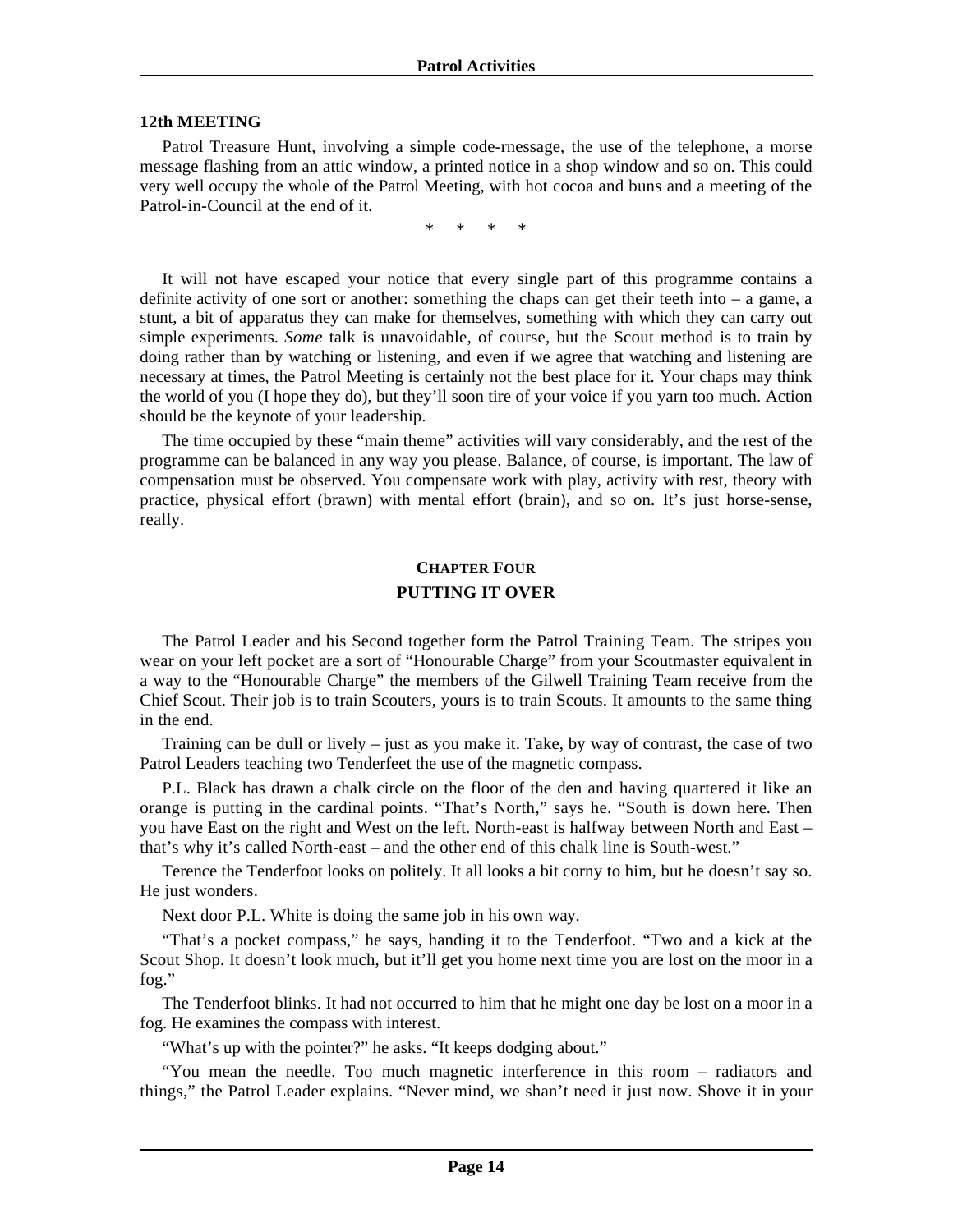pocket and try it out on the way home – I'll tell the Q.M. I've lent it to you. (Dick! I've lent young whosit the compass.) Come on, let's do some navigation."

Navigation! The Tenderfoot hasn't the remotest idea what it is all in aid of, but it sounds good.

The Patrol Leader has produced a stick of chalk and is drawing a shape like an outsize potato on the floor of the den.

"That's supposed to be a desert island," he explains. "This arrow points due North, so we'll call the top bit the North Foreland and the bottom bit the South Cape. The lagoon is on the East Coast, and just off the West Coast there's the wreck of a Portuguese schooner.

"So far so good. The next thing is to build yourself a canoe and go for a sail. That's soon done. Here – catch!" He empties a box of matches into the Tenderfoot's hand. "We'll start off from the end of the coral reef here. The matches represent the wake of the canoe across the water. One match represents one nautical mile and so on. So if I sing out, 'Three miles due East,' you lay three matches end to end in the right direction. Look, I'll show you."

Within a few minutes the line of matches is straggling out across the floor of the den – round the North Foreland and back round the South Cape. The Tenderfoot, once he has got the hang of it, is quite entranced – not for long, perhaps, because in the Tenderfoot stage the novelty of anything soon wears off, but long enough,, at any rate, to give him a thorough grasp of the use of compass directions.

In the Patrol next door, meanwhile, Terence the Tenderfoot has learned to box the compass in much the same way as he learned the seven times table at school. He is completely browned off. So is his Patrol Leader. They are both glad when the session is over and they can turn to something else.

In due course both these Tenderfeet are tested in the use of the compass, and both pass with ease. But whereas for one the compass is just something you have to know about to qualify for a badge, for the other it is something you use when you are out Scouting, something that "will get you home in a fog." It makes all the difference in the world.

Said B.P., "In training Scouts, the right end to start is the end with the jam on it" – the jam being, of course, just a foretaste from the big jampot called OUTDOOR SCOUTING.

It follows from this that having sampled the contents of the jampot, your Tenderfoot will be impatient for more – not just imaginary desert islands and dream-stuff of that kind, but the REAL THING; and unless he gets it pretty soon he is bound to feel disappointed.

Having mastered the use of the compass, therefore, he should be given an early opportunity to put his newly acquired wisdom to practical use. A Saturday afternoon compass-hike, with perhaps a bit of fire-lighting and a damper-bake at the end of it, might be just the thing. (It is always a sound plan to link one training activity with another, rather than to keep each one in a watertight compartment.) From that beginning other things will follow: compass bearings (including back bearings), mapping, surveying, direction finding by sun and stars, and so on – a trail that runs on naturally towards First Class and the Thong.

Similarly with all other departments of the training programme. Let your training be realistic. Let it be practical and active. Keep theory and talk to a minimum.

Even the use of the right words is important. You would notice that P.L. White talked about "Navigation" instead of "learning the points of the compass"! Why stick to the commonplace labels? Why not "Ropes and Cordage" instead of just "Knotting"? It amounts to the same thing in the end, but somehow words do help to conjure up atmosphere.

The use of technical jargon, too, can help a lot in putting it over. How much more interesting it is to "make fast to a spar" than merely to tie a piece of rope to the back of a form! Why say left and right, back and front, when you can as easily sing out port and starboard, or fore and aft?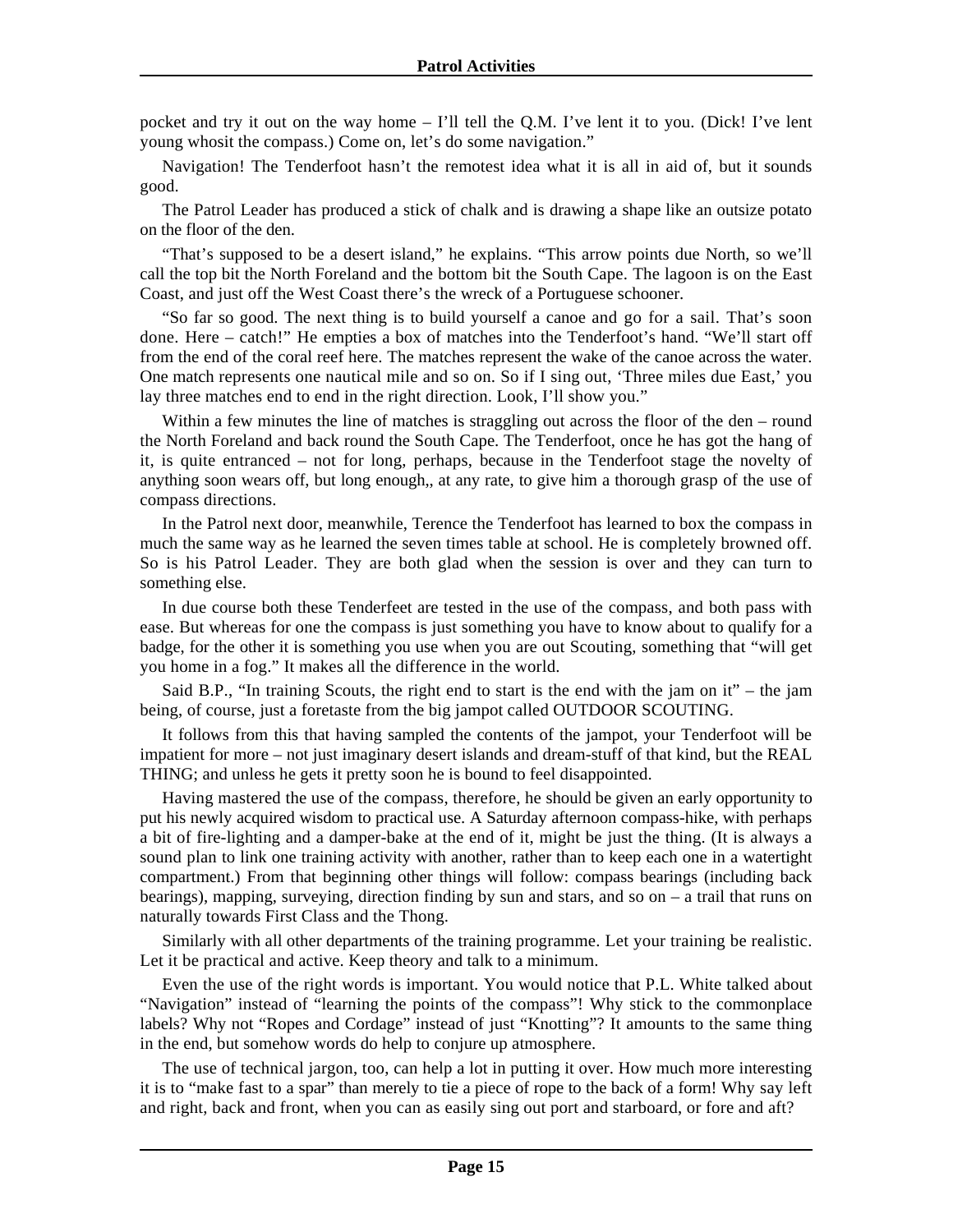Mind you, nothing sounds worse than the right word in the wrong place, and to overload your instruction with technical terms you don't understand yourself is asking for trouble. "A little knowledge is a dangerous thing." On the other hand, with skilful use "a little goes a long way," provided the "little" is dead accurate

So far as I know there are no golden rules – apart from the golden rule of commonsense – to guide you in training your Patrol, but here are a few tips that might come in useful:

**Ropes and Cordage:** Knots, bends, and hitches should be shewn *doing their job.* Don't say, "This knot is for making fast under strain," and then proceed to demonstrate the round turn and two half-hitches in a slack rope! Much better to get him to apply the strain, by tugging hard on the rope, while you belay the free end round the gatepost and then shove on your halfhitches at leisure. Use ropes, lines, and cords of different thicknesses – other materials, too, if necessary. To demonstrate the reef properly, for instance, you will certainly need a triangular bandage. Remember that knots are "made," not "tied," and that they are all made sailor-fashion.

**Signs and Symbols:** The Scout signs should be demonstrated out of doors with natural materials. Chalk and bits of pencil and paper are definitely out. Having learned the signs, your Tenderfoot should be given a chance to use them without delay, first by laying a short trail himself, then by following a trail laid by someone else. (His own trail will probably be much too difficult to follow, and perhaps you will be able to drive the lesson home by asking him to follow it himself! The chances are he won't be able to.) Follow up with Indian picture-writing (the Patrol log-book is the place for this) and a bit of simple code-writing.

**First Aid:** Rub in the vital importance of cleanliness from the word go. Make your Tenderfoot wash his hands (without drying them) before commencing work. This will certainly be a shock to his system and will make a deep impression on his mind. The patient should simulate shock and react to rough handling by wincing or calling out. Wounds should be indicated with indelible pencil or, better still, grease paint, candle grease, etc. (Improvising wounds is an art in itself.) Follow up first aid practice with simple rescue stunts, including dragging unconscious persons downstairs, over rough ground, etc., and in the dark.

**Axemanship:** Once your chaps have mastered the use of the hand axe and satisfied you and your Scoutmaster that they have a thorough grasp of the safety rules, the sooner they are given an opportunity to swing a felling axe the better. The trouble is that even the lighter (2¼ pound) axe is a bit on the heavy side for young Second Class Scouts. One good way of overcoming this difficulty is to put an ordinary hand axe head on to a long haft. This is a job for an experienced carpenter and hardly one that you could attempt yourself unless you are specially gifted that way. See that your carpenter friend gives you a good ash haft with a straight grain and that the head is true and securely wedged. Then look round for a bit of fallen timber or an old railway sleeper (free from rusty bolts, etc.!) and get swinging.

\* \* \* \*

In all training activities, the plot must be hatched and detailed preparations made *before*  you begin. It all means extra work for the Patrol Leader and his Second, but after all that is one of the obligations of leadership. What's more, it can be jolly good fun in itself.

Remember that first impressions are always important. The Tenderfoot's first impression of Scouting will be YOU and the activities you put in his way. He comes to you keen. Will your leadership keep him keen, or blunt him, or make him keener than ever? A good deal will depend on your training and your way of "putting it over."